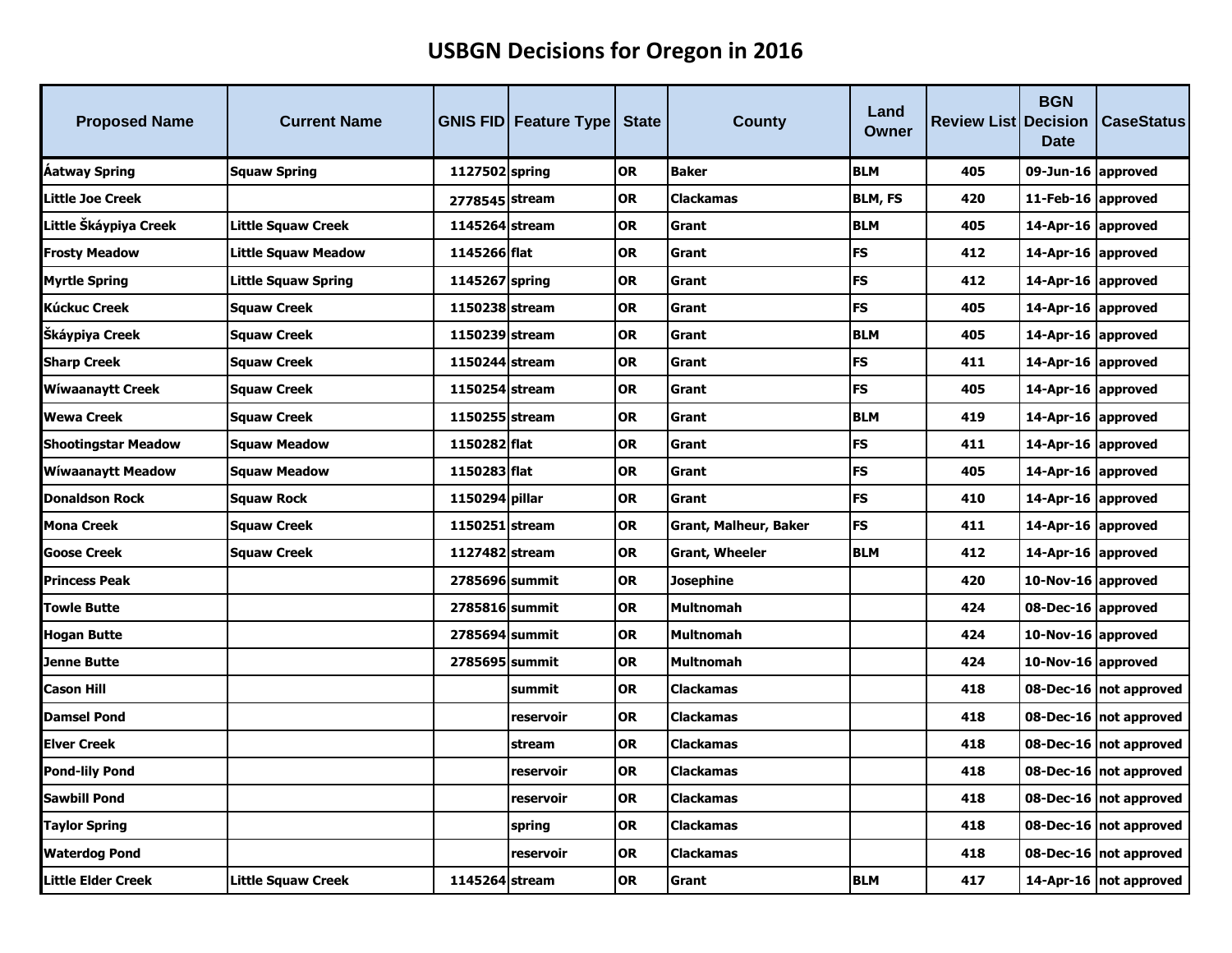## **USBGN Decisions for Oregon in 2016**

| Little Wiwaanaytt Meadow      | Little Squaw Meadow                       | 1145266 flat   |                   | <b>OR</b> | Grant                  | <b>FS</b>  | 405 | 14-Apr-16   not approved |
|-------------------------------|-------------------------------------------|----------------|-------------------|-----------|------------------------|------------|-----|--------------------------|
| <b>Hawthorn Creek</b>         | <b>Squaw Creek</b>                        | 1150238 stream |                   | <b>OR</b> | Grant                  | <b>FS</b>  | 412 | 14-Apr-16   not approved |
| <b>Elder Creek</b>            | <b>Squaw Creek</b>                        | 1150239 stream |                   | OR        | Grant                  | <b>BLM</b> | 417 | 14-Apr-16   not approved |
| Nikéemexš Creek               | <b>Squaw Creek</b>                        | 1150244 stream |                   | OR        | Grant                  | <b>FS</b>  | 405 | 14-Apr-16   not approved |
| haawnpa Creek                 | <b>Squaw Creek</b>                        | 1127483 stream |                   | OR        | <b>Baker</b>           | <b>BLM</b> | 421 | review listed            |
| <b>Háawpa Creek</b>           | Squaw Creek                               | 1127483 stream |                   | OR        | <b>Baker</b>           | <b>BLM</b> | 405 | review listed            |
| Tekpé Gulch                   | <b>Squaw Gulch</b>                        | 1130928 valley |                   | <b>OR</b> | <b>Baker</b>           | <b>BLM</b> | 405 | review listed            |
| tekpé's Gulch                 | Squaw Gulch                               | 1130928 valley |                   | OR        | <b>Baker</b>           | <b>BLM</b> | 421 | review listed            |
| Ka Kwi-Tuhu-u Creek           | <b>Squaw Creek</b>                        | 1150231 stream |                   | OR        | Grant, Harney          | <b>FS</b>  | 410 | review listed            |
| <b>Trail Creek</b>            | <b>Squaw Creek</b>                        | 1150256 stream |                   | <b>OR</b> | Grant, Umatilla        | FS         | 412 | review listed            |
| Paa nena-d Reservoir          | <b>Squaw Creek Reservoir</b>              |                | 1127488 reservoir | OR        | <b>Malheur</b>         | <b>BLM</b> | 412 | review listed            |
| Paa-ne-na Reservoir           | <b>Squaw Flat Reservoir Number</b><br>Two |                | 1157359 reservoir | <b>OR</b> | <b>Malheur</b>         | <b>BLM</b> | 412 | review listed            |
| Paa-ba Tehaga Creek           | Squaw Creek                               |                | 375234 stream     | OR, ID    | <b>Malheur, Owyhee</b> | <b>BLM</b> | 412 | review listed            |
| Namaa-Tsa pi punni            | <b>Squaw Creek Vee</b>                    | 395987 area    |                   | OR, ID    | Malheur, Owyhee        | <b>BLM</b> | 412 | review listed            |
| Cúuy'em Butte                 | Squaw Butte                               | 1150223 summit |                   | <b>OR</b> | Union                  | FS         | 405 | review listed            |
| Cúy'em Butte                  | <b>Squaw Butte</b>                        | 1150223 summit |                   | <b>OR</b> | <b>Union</b>           | FS         | 421 | review listed            |
| <b>Mitaat Hiweelece Creek</b> | <b>Squaw Creek</b>                        | 1150241 stream |                   | <b>OR</b> | Union                  | FS         | 421 | review listed            |
| <b>Mitáat Hiwéelece Creek</b> | <b>Squaw Creek</b>                        | 1150241 stream |                   | <b>OR</b> | <b>Union</b>           | <b>FS</b>  | 405 | review listed            |
| lmála'ískit Creek             | <b>Squaw Creek</b>                        | 1150258 stream |                   | OR        | <b>Union</b>           | <b>FS</b>  | 421 | review listed            |
| Pe'ískit Creek                | Squaw Creek                               | 1150258 stream |                   | OR        | Union                  | <b>FS</b>  | 405 | review listed            |
| weelikéecet Creek             | <b>Squaw Creek</b>                        | 1150260 stream |                   | OR        | <b>Union</b>           | <b>FS</b>  | 421 | review listed            |
| patósway Spring               | <b>Squaw Spring</b>                       | 1150300 spring |                   | OR        | Union                  | FS         | 421 | review listed            |
| Patúšway Spring               | <b>Squaw Spring</b>                       | 1150300 spring |                   | <b>OR</b> | <b>Union</b>           | FS         | 405 | review listed            |
| <b>Weelikéecet Creek</b>      | <b>Squaw Creek</b>                        | 1150260 stream |                   | <b>OR</b> | Union, Wallowa         | <b>FS</b>  | 405 | review listed            |
| <b>Tíkem Falls</b>            | Squaw Falls                               | 1127492 falls  |                   | <b>OR</b> | <b>Wallowa</b>         | FS         | 405 | review listed            |
| tíkem Falls                   | <b>Squaw Falls</b>                        | 1127492 falls  |                   | OR        | <b>Wallowa</b>         | <b>FS</b>  | 421 | review listed            |
| East Wagíma Táwn Creek        | <b>East Fork Squaw Creek</b>              | 1141605 stream |                   | OR        | Wallowa                | <b>FS</b>  | 405 | review listed            |
| East wagimatáw Creek          | <b>East Fork Squaw Creek</b>              | 1141605 stream |                   | <b>OR</b> | Wallowa                | <b>FS</b>  | 421 | review listed            |
| South Wagíma Táwn Creek       | <b>South Fork Squaw Creek</b>             | 1150021 stream |                   | <b>OR</b> | <b>Wallowa</b>         | <b>FS</b>  | 405 | review listed            |